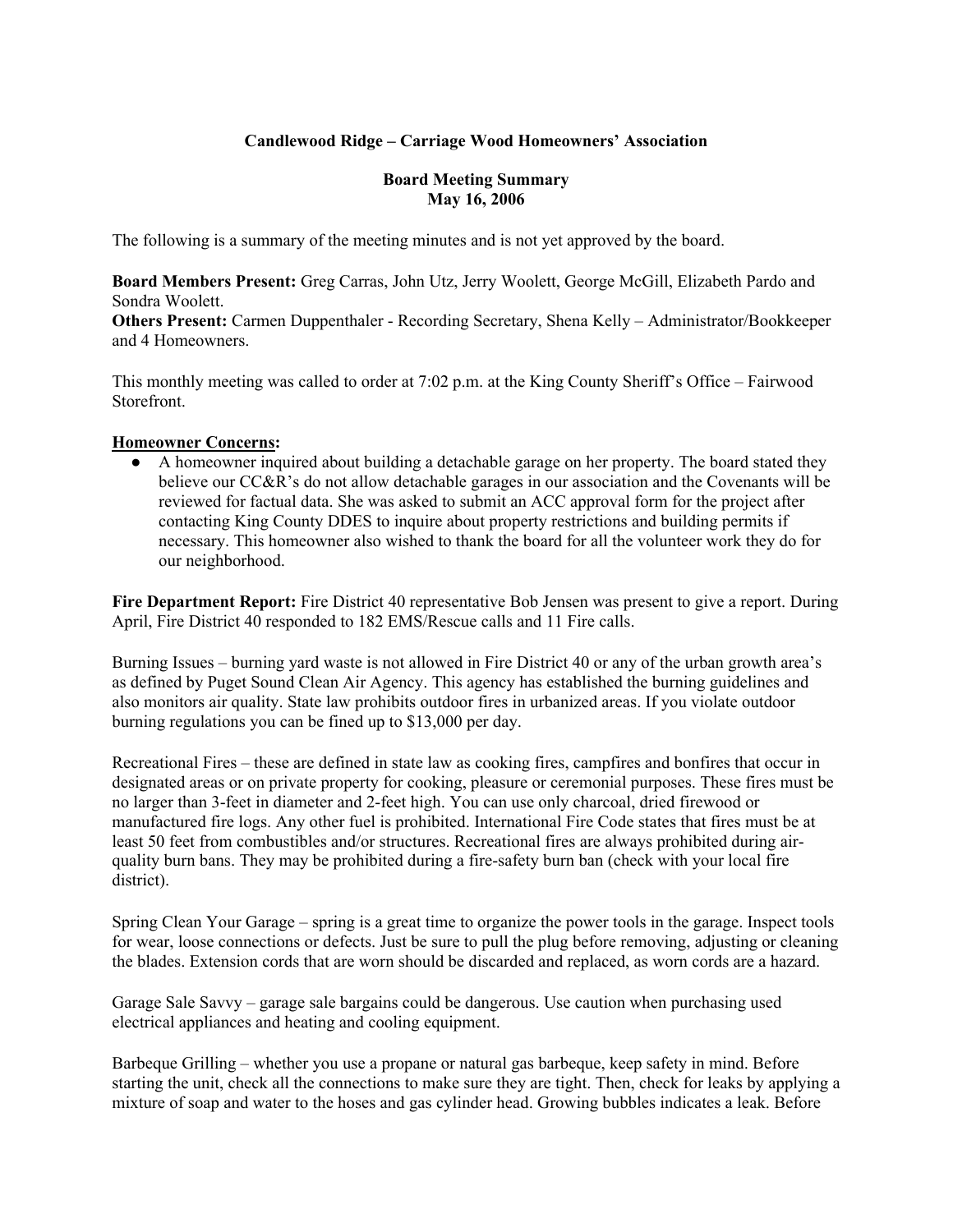lighting the grill, remember to open the lid so gas can't build up underneath it. Never hold a match or lighter over the grill and never barbeque in an enclosed space. Keep children away from a hot grill. For more information on fire and injury prevention contact Fire District 40 at (425) 255-0931.

**Police Report:** Officer Sam Shirley was present to give a report. He stated that overall things looked good in the Fairwood area this month but several eggings had been reported. Homeowners are advised to call 911 to report eggings if witnessed. Officer Shirley informed us that several home burglary attempts had taken place recently in our area. The burglar knocks repeatedly on the door and then leaves assuming no one is at home, only to return a short time later, typically entering from the back of the home and breaks in. The suspect is described as a black male approximately 20 years of age, driving a white Geo Metro. Homeowners seeing anyone suspicious are advised to call 911.

Our HOA monthly meetings are now being held at the new Sheriff's Office. Join us on the 3<sup>rd</sup> Tuesday of each month at 7:00 pm in our new location.

**Approval of Last Month's Minutes:** A motion was made to approve the April board meeting minutes as written. It was seconded and passed. Signing of the minutes took place by the board.

## **Old Business:**

- **New Website Redesign Project** The new HOA website is now up and running! Visit our new website at www.crcwhoa.org. Be sure to bookmark our new website for future use. Not only will you find a great new look but loads of HOA information on the site. You can read monthly board meeting minutes, archived meeting minutes, contact board and committee members and find ACC forms online, to name a few. Be sure to visit the site often to keep informed! The board is working on placing our Rules and Regulations (R&R's) and CC&R's on the website in the near future. Several versions of the CC&R's exist due to several divisions of the neighborhood, but the rules are the same, just some wording variance in the documents. Thank you very much to the two homeowners that volunteered to design our new website and be our HOA webmasters! This is a wonderful new communication tool that is sure to be very useful for our neighborhood community!
- **Park Usage Policy** A discussion took place about the development of a park usage policy to help define the rules and regulations of our HOA parks. The board is developing a sign to be placed in our parks. They reviewed the proposed wording for the sign that will state the policy and process used for organized groups to reserve our parks for activities such as sporting practices, scouting events, reunions, etc. A motion was made to accept the updated sign verbiage as modified by the board. It was seconded and passed by the board. A motion was made to look for bids to have the sign made. It was seconded and passed by the board.

#### **New Business:**

● **Neighborhood-Wide Walk-Through -** This summer, our HOA will be accomplishing a walk-through of the entire Candlewood Ridge and Carriage Wood neighborhoods to identify homes that are not in compliance with our HOA Covenants. The purpose of this walk-through is to ensure that all of the homes in the HOA maintain their appearance and value.

Members of our community who volunteer for this project will perform this walk-through. The HOA will ensure a fair evaluation through the following means: 1) A checklist will be created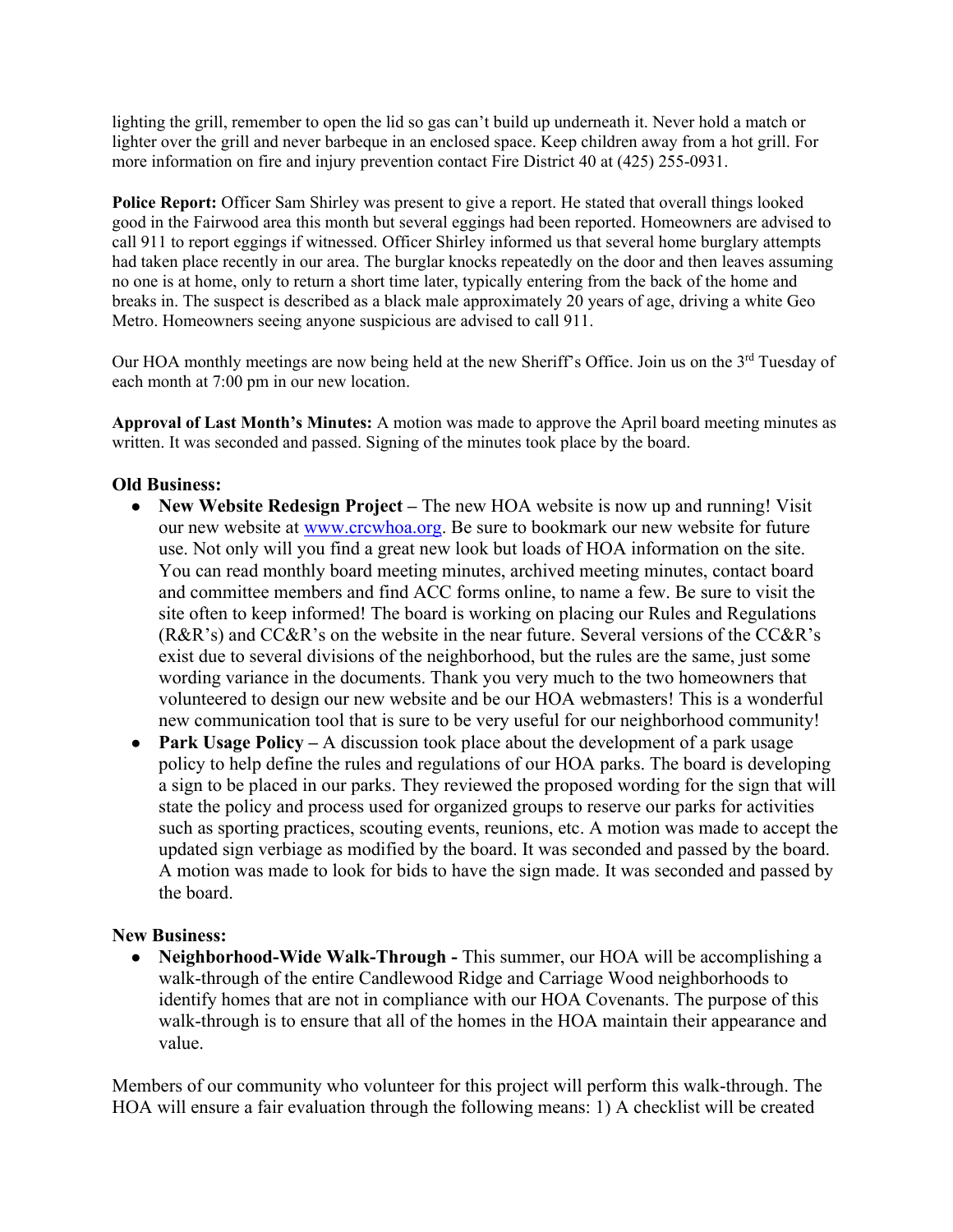for use by the teams performing the walk-through; 2) Training of all volunteers who will do the walk-through to ensure they all have a common understanding of what is in compliance and what is out of compliance; and 3) The inspection will be performed by teams of three volunteers. This will ensure a fair assessment of each home due to the fact that they will all have to agree on what they write on the checklist.

We anticipate at least seven teams that will consist of three people each, which will be involved in the walk-through. If you are interested in participating, please contact the HOA Board via email at crcwhoa@hotmail.com. The identity of the volunteers performing the walk-through will be kept confidential. If you have any comments or questions, please contact the HOA through the email address above or call 425-227-4227 and leave a voice message.

● **Hedges taller than six feet –** Currently the Covenants state that hedges can be no taller then six feet above the ground. A board member said for certain homes such as split-levels with second story decks in the back yard, it would be nice if hedges could be taller for privacy and suggested a change in the Covenants. It was pointed out that in order to change the Covenants, a vote must take place of all 850 homes. A discussion followed.

# **Common Areas Report:**

- Update on recently destroyed CW entrance sign: Esurance had a property adjuster do an independent cost assessment on the replacement of the entrance sign on  $160<sup>th</sup>$  Ave SE. Then they had V & M Restoration of Woodinville provide an estimate for doing the job. Both estimates came out about \$6,000, which is considerably less than the estimates obtained earlier. Canber (the HOA landscape maintenance company) was asked to remove the debris of the old sign, which has been completed. The cost of debris removal will be submitted to Esurance. The HOA can expect a check for about \$6,000 from Esurance to have the entrance sign replaced.
- The proposed volunteer cleanup of Candlewood Ridge Park scheduled for April 22<sup>nd</sup> did not occur. Apparently, no students signed up for the project.
- The picnic table with benches was taken apart and removed from the site near the old big toy in CR Park. The table was in bad shape, therefore no effort was made to repair and relocate it. Thank you to the volunteers that helped with this task!
- Canber has been asked to add more plants along the stream near the new bridge in CR Park.
- A board member asked if the new bench in CR Park was level due to it appearing unleveled. Another board member stated that he recently checked the bench after thinking the same and yes the bench was completely level.

**Architectural Report:** The ACC Chairperson stated that since last month's meeting, 16 new applications were received as follows:

6 Painting Requests, 4 New Roofs, 1 Driveway Request, 1 Fence and 4 requests that require additional information before approval can be considered.

The ACC Committee is up to date on received requests.

The ACC Chairperson requested that a project completion date be added to the ACC form and to require a limit of 180 days to complete the project. Some projects that were previously approved by the ACC are over a year old and are still not completed. A motion was made to place a limit of 180 days for homeowners to complete projects. It was seconded and passed by the board.

The ACC Committee would like to remind all homeowners, that it is the homeowners responsibility to insure an Architectural Control Approval Form is submitted and approval received prior to beginning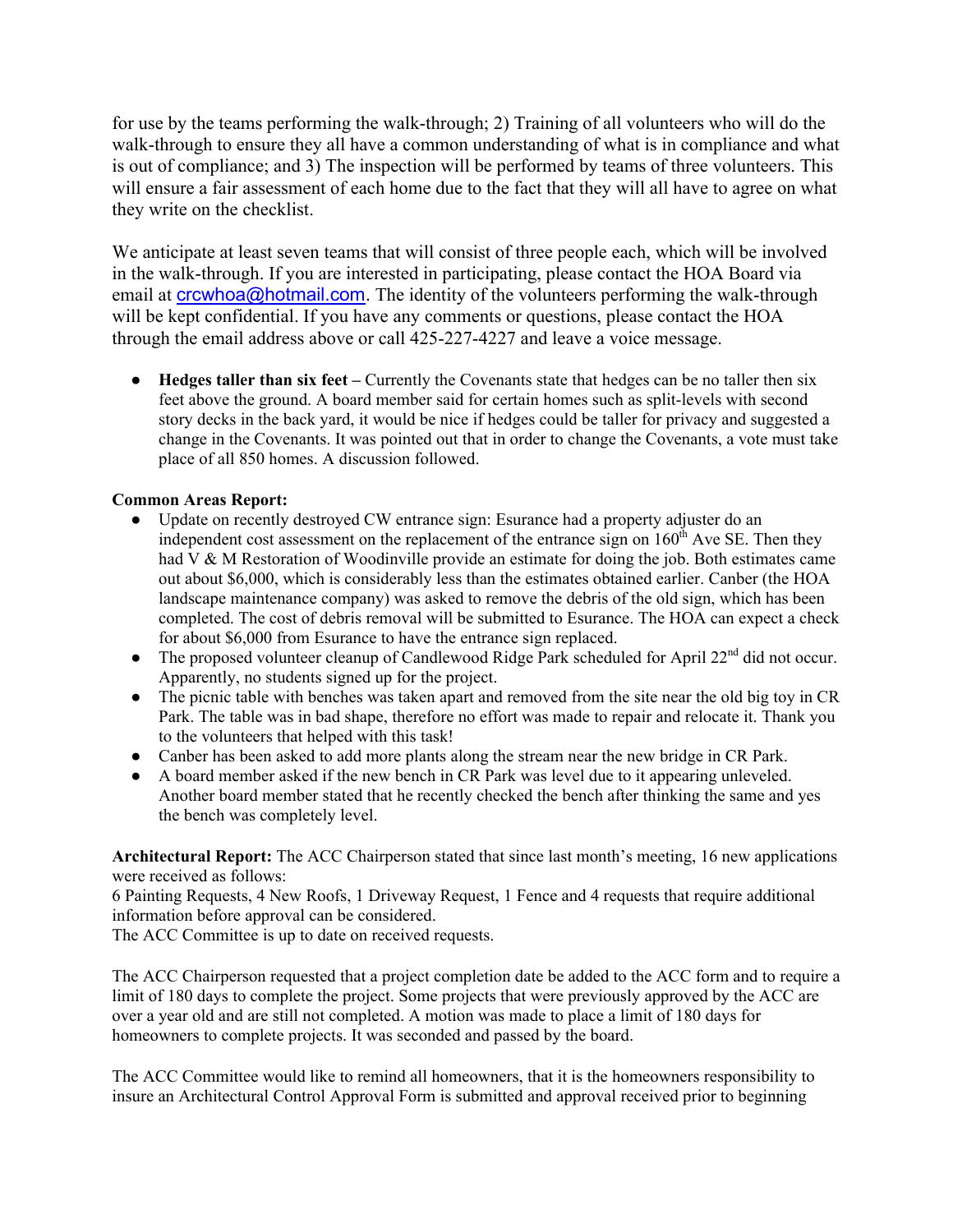work on home improvement projects that require ACC approval. Some contractors have been promising to do the HOA paperwork for the homeowner, but in some cases that has not happened, putting the homeowner at risk of incurring fines and possibly redoing the work to HOA specifications. ACC request forms can be found in the Fairwood Flyer or on the HOA website at www.crcwhoa.org.

**Complaints Negotiations Report:** The Complaints report was not distributed at the meeting but was sent out via email following the meeting for the boards review. 6 new complaints were received, 4 additional new complaints were resolved prior to letters being sent out, 21 complaints are pending and 6 are now closed. 3 additional homes are currently accruing fines and legal advice is being considered for being non-compliant. One homeowner has volunteered to help with the complaints committee but more are needed. If you are interested in helping with this important committee, please contact the HOA by calling (425) 227-4227 or send an email to complaints  $@$  crcwhoa.org.

All complaints must be received in writing and signed by the author. Your name, address and phone number must be included on the written complaint so the HOA can notify you that the issue is being addressed. You may then mail your complaint to the HOA address at P.O. Box 58397, Renton, WA, 98058. Complaints are kept confidential and you will remain anonymous.

**Legal and Insurance Report:** Nothing new to report.

**Treasurer's Report:** The April Budget Comparison report was presented and briefly discussed. A motion was made to accept the budget report as written. The board passed the motion.

## **Committee Reports:**

**Capital Improvement Committee – The installation of the additional big toy elements has been completed in both our parks. The installers indicated that it would be wise to add additional material, either more pea gravel or engineered wood fiber, around the new Buck-A-Bout in CW Park. The border would need to be heightened in order to accomplish this. An estimate was obtained from Gametime of \$1790.47 to provide the materials needed. The HOA would need to do the installation. A motion was made to pursue estimates to improve the safety around the Buck-A-Bout toy in CW Park. The board passed the motion.** 

\*The Capital Improvements Committee needs to start considering capital improvements for next year.

**The Welcoming Committee** – 1 packet was delivered to a new homeowner in Carriage Wood. If you are new to the neighborhood and would like an HOA information packet, call the HOA phone number at (425) 227-4227 and leave a voice message or send an email to  $\frac{\text{info}(Q)\text{crcwhoa.org}}{\text{info}(Q)\text{crcwhoa.org}}$ .

**Block Watch Committee** – If you are interested in resurrecting this important committee please contact the HOA. Volunteers for block watch captains are needed. (425) 227-4227. You can also call the King County Sheriff's Office Fairwood location at (206) 296-3846 to get information on setting up a Block Watch Program.